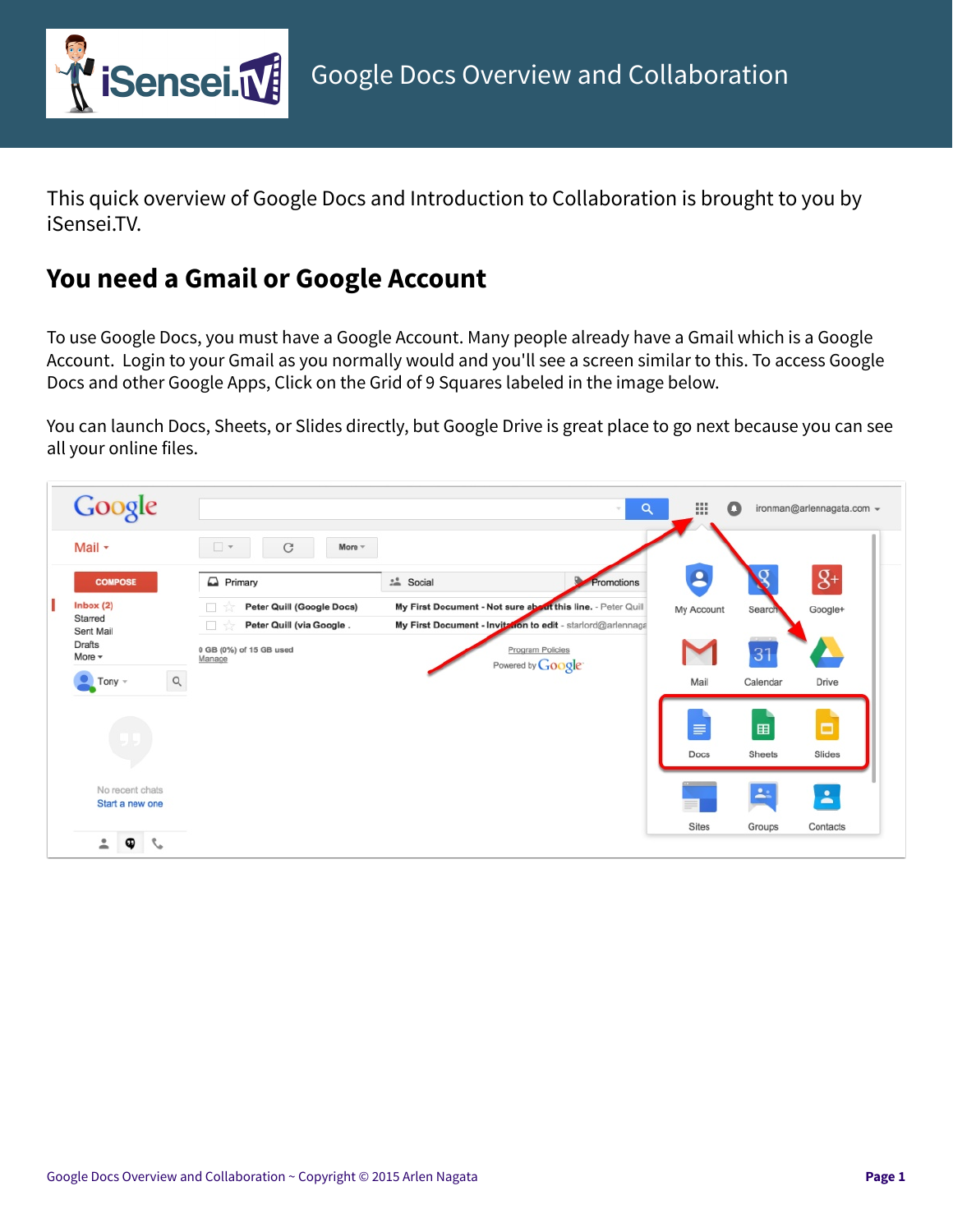

## **Google Drive Holds All Your Uploaded Files**

Google Drive gives you 15GB of free online storage. You can store any file type here, so upload away. There are companion Mac and Windows Apps to assist in syncing files, but those are for another tutorial.

Here's an overview of the Drive Homescreen:

- 1. Create a New Doc/Sheet/Presentation and more
- 2. Search Drive for your Online Files
- 3. My Drive contains all the files you've created or uploaded
- 4. Shared with me are files you're collaborating on
- 5. Google Photos, Recent, Starred, and Trash are other locations to find your files.
- 6. Sorting Options
- 7. More Information and Settings
- 8. Your Username

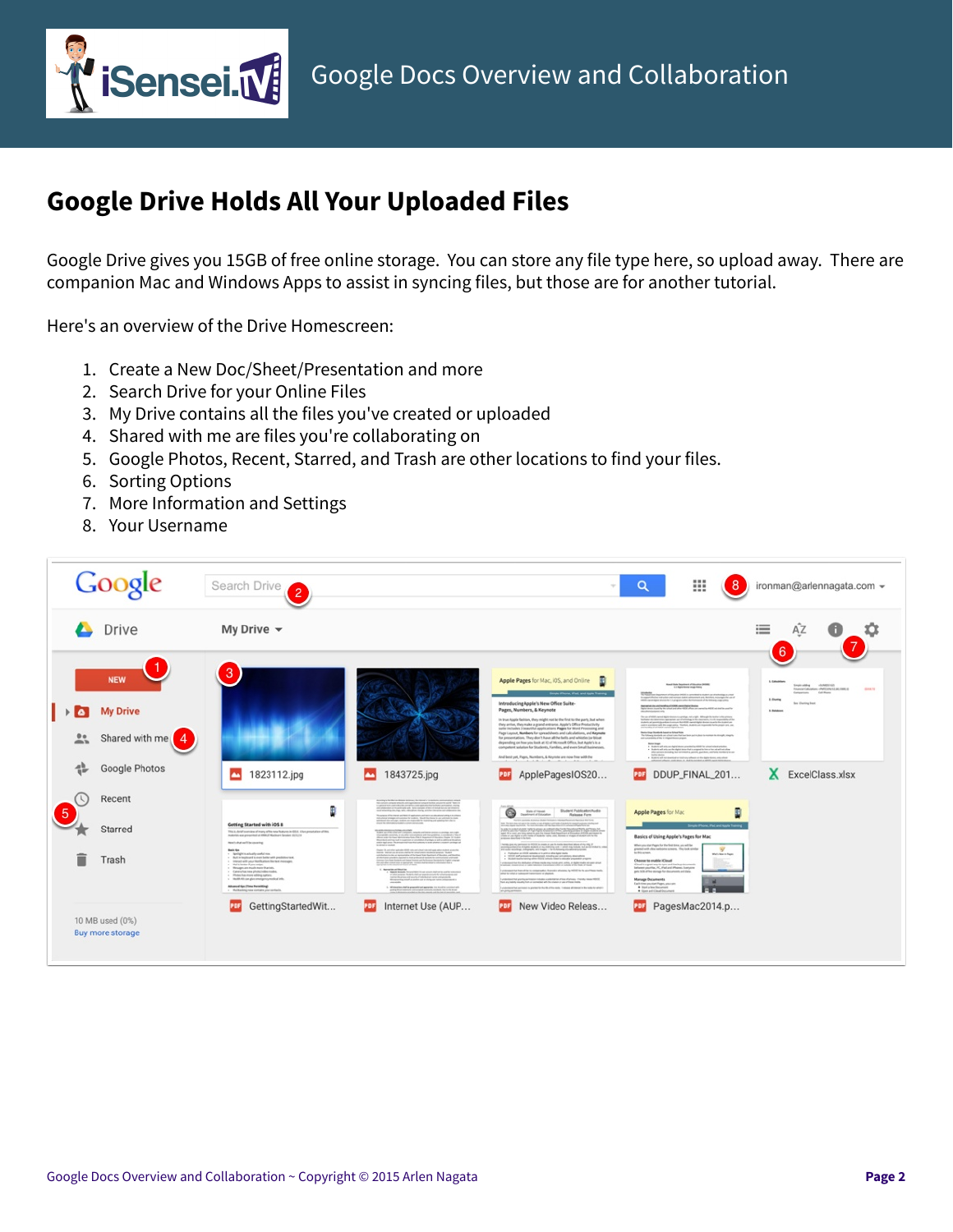

## **Drag and Drop Files onto the Drive Window to Upload**